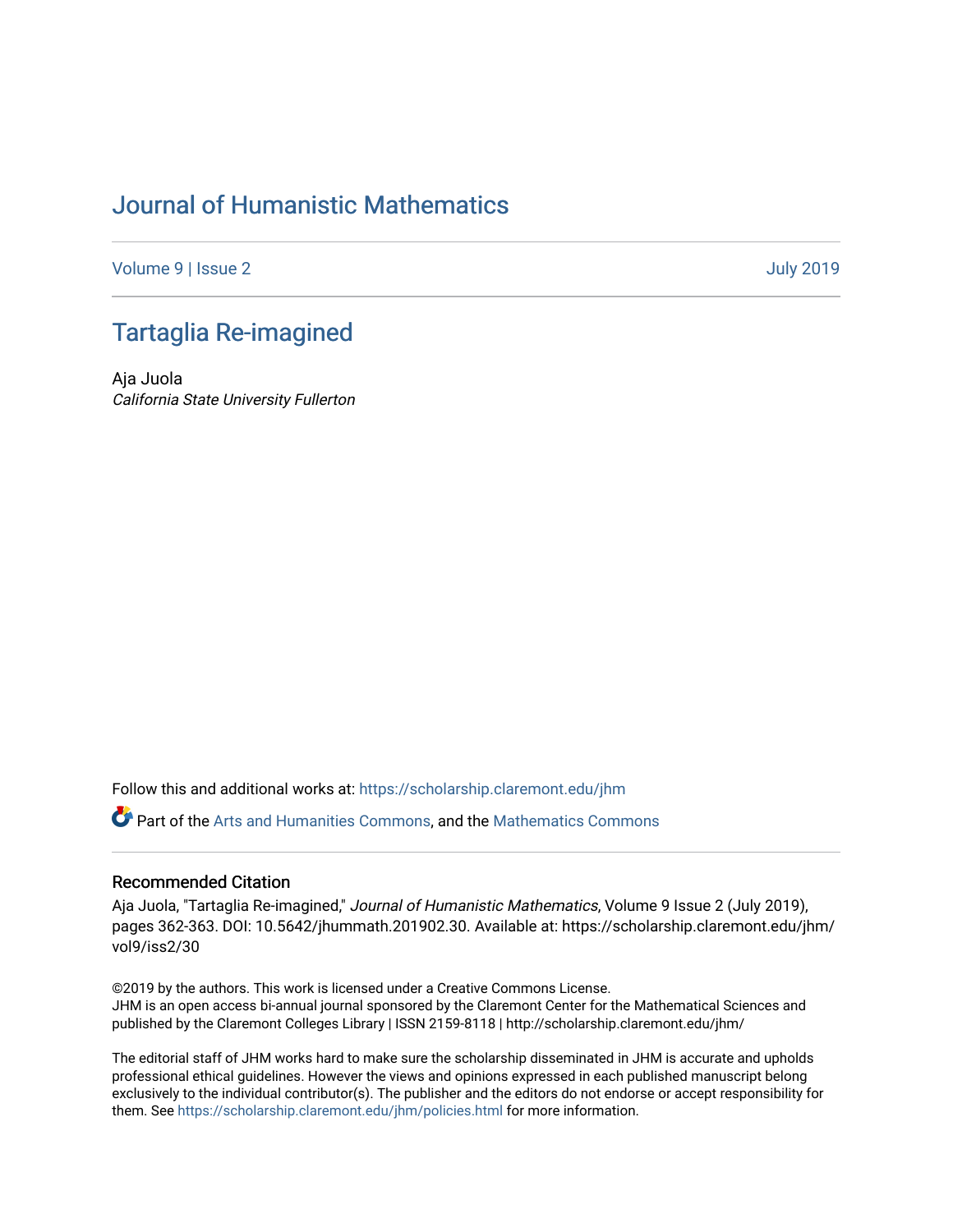# Tartaglia Re-imagined

Aja Juola

California State University Fullerton, USA ajajuola@csu.fullerton.edu

## Introduction

Niccolo Fontana wrote that he wore a beard because he feared his appearance was monstrous. No one should ever feel such shame about their physical appearance so I figured after all these years I would tell him to bare his scars proudly as a reminder of what he had endured and the life he led. He wrote very little on the exact nature of his wounds other than that he sustained three to the head, so I modeled his scar pattern off his hypothesis of projectile pathways. In accompaniment to his physical scarring his ability to speak was also diminished, and yet he still persisted to share his mathematical feats with the world. I feel there is a lot we all can still learn today from Tartaglia in both his triumphs and his losses, and I felt that for all he's given us he deserved at least one more portrait.

### Artist bio

Aja Juola is currently a student at Cal State Fullerton working to become a math teacher. Aja is looking forward to helping students understand the importance of critical thinking and self-expression.

[Journal of Humanistic Mathematics](http://scholarship.claremont.edu/jhm/) Volume 9 Number 2 (July 2019)